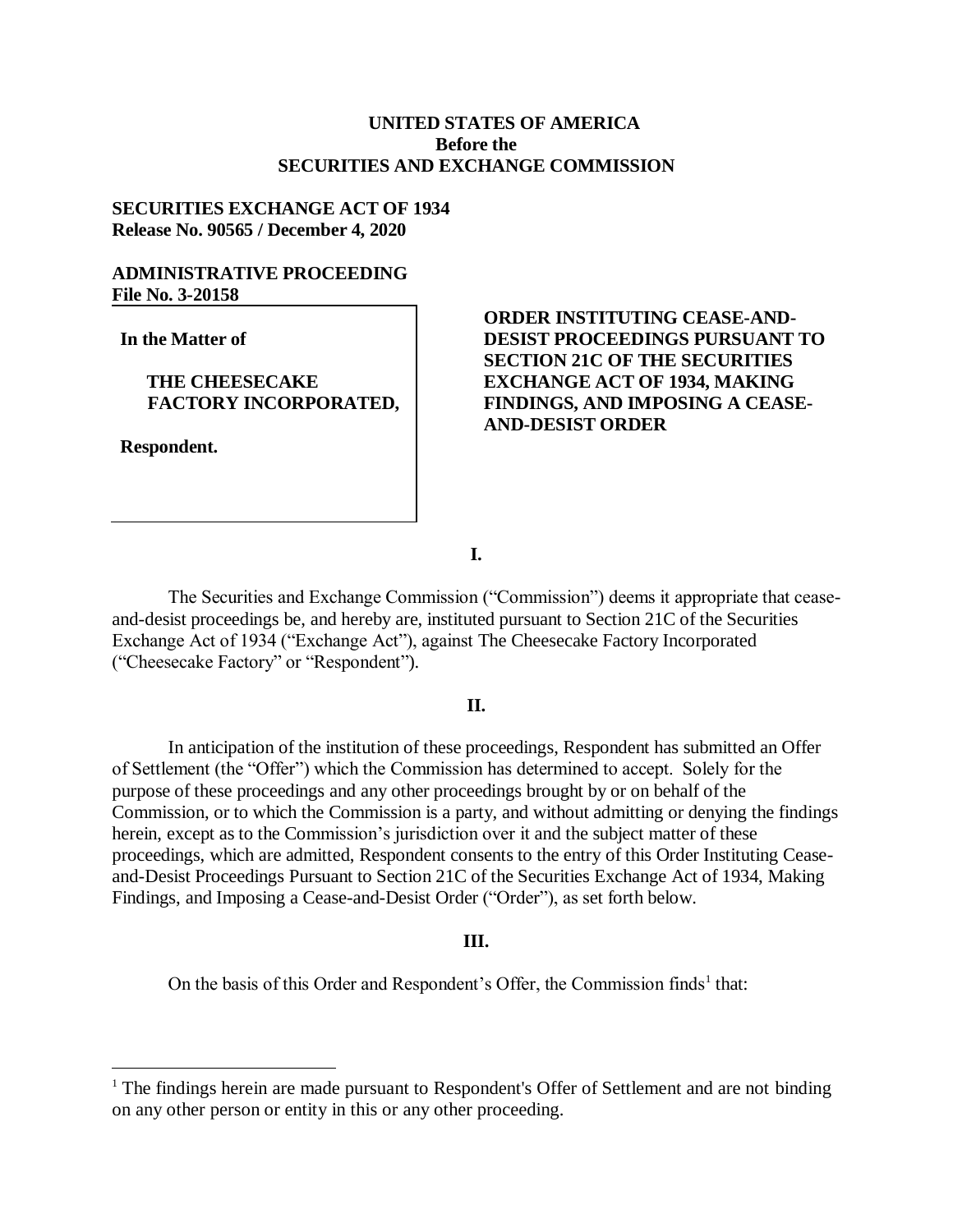#### **SUMMARY**

1. This matter concerns material misstatements by Cheesecake Factory regarding the impact of the Novel Coronavirus Disease 2019 ("COVID-19") on its business operations and financial condition. The disclosures were included in press releases attached to Forms 8-K furnished to the Commission on March 23 and April 3, 2020, respectively.

### **RESPONDENT**

2. **The Cheesecake Factory Incorporated**, a Delaware corporation based in Calabasas Hills, California, operates restaurants across the United States and internationally through licensees. Cheesecake Factory has stock registered under Section 12(b) of the Exchange Act and traded on the Nasdaq Global Select Market under the ticker symbol CAKE.

### **FACTS**

3. In mid-March 2020, Cheesecake Factory faced an unprecedented challenge to its business arising from the impact of the COVID-19 pandemic. In that context, the company issued several disclosures regarding the effect of, and its response to, the pandemic. As described below, certain of those disclosures failed to adequately inform investors of the extent of COVID-19's impact on the company's operations and financial condition in the period of late-March through mid-April 2020, when the company obtained additional financing.

4. During this time period, the company began taking steps to conserve cash and increase liquidity in the near-term. Among other things, on March 18, 2020, the company sent a letter to its landlords saying that it would not be paying April rent due to the "severe decrease in restaurant traffic [due to COVID-19 that] has severely decreased our cash flow and inflicted a tremendous financial blow to our business," noting that it "hope[d] to resume our rent payments as soon as reasonably possible."

5. In addition, on March 23, 2020, the company drew down the last \$90 million on a revolving line of credit. As of the start of the second quarter on April 1, 2020, the company had approximately \$65 million of cash and cash equivalents.

6. By at least March 23, 2020, the company was actively seeking additional liquidity through either the incurrence of debt through lenders or the issuance of equity to private equity investors with the goal of raising at least \$100 million. In presentations shared with lenders and potential private equity investors, Cheesecake Factory disclosed its cash position and projected that the company had cash to support approximately 16 weeks of operations under the prevailing circumstances. During this time period, internal Cheesecake Factory documents noted that the company was experiencing a negative cash flow rate of \$6 million per week.

7. On March 23, 2020, Cheesecake Factory furnished a Form 8-K to the Commission disclosing, among other things, that it was withdrawing previously-issued financial guidance due to economic conditions caused by COVID-19. Cheesecake Factory furnished, as an exhibit to the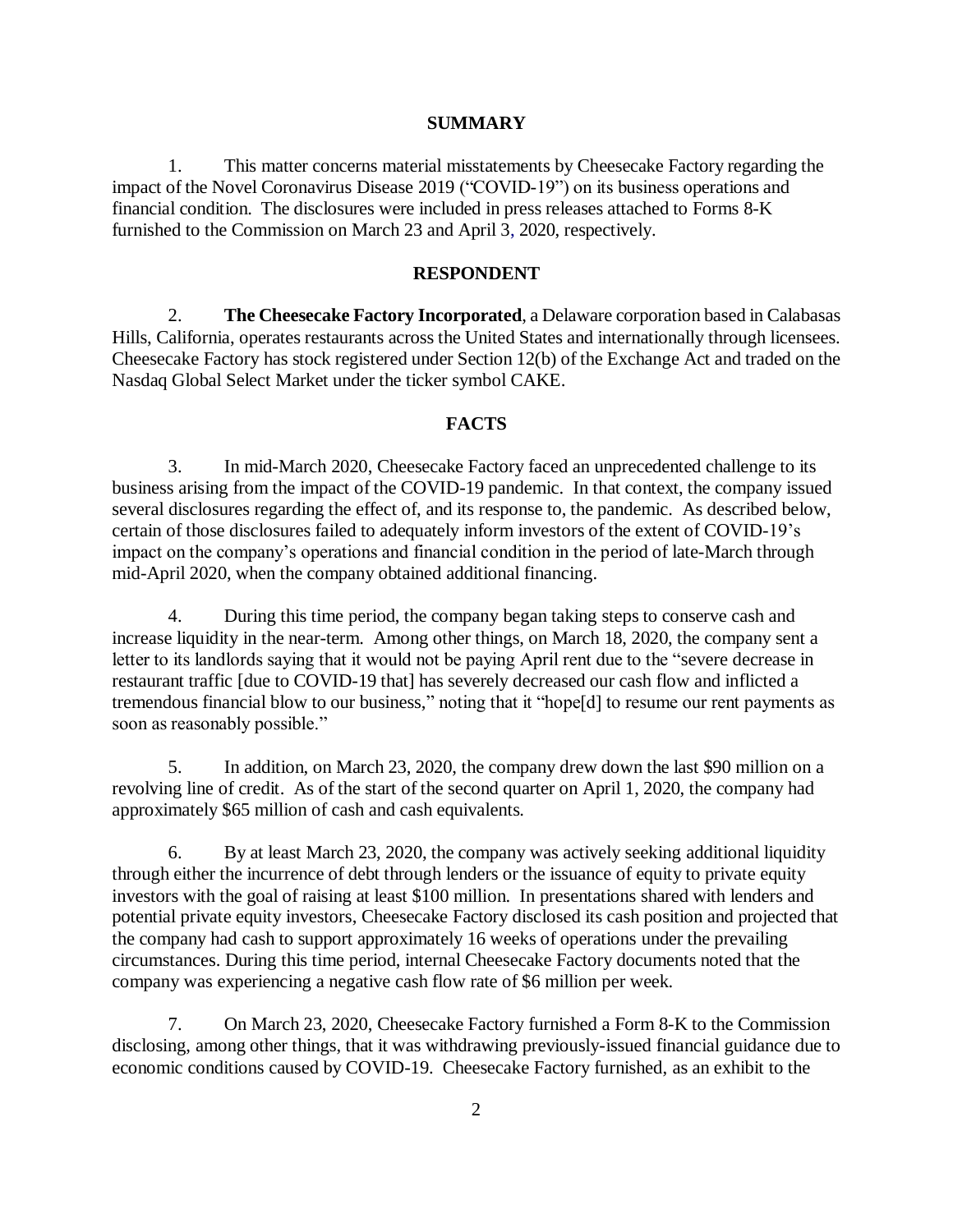Form 8-K, a copy of its public press release dated March 23, 2020 that provided a business update regarding the impact of COVID-19. According to the press release, Cheesecake Factory announced that it was transitioning to an "off-premise model" (i.e., to-go and delivery) that was "enabling the Company's restaurants to operate sustainably at present under this current model."

8. The press release further disclosed the \$90 million draw down on its revolving credit facility, that it had curtailed planned unit growth, and that it was "evaluating additional measures to further preserve financial flexibility." Cheesecake Factory's March 23 Form 8-K and the attached press release did not disclose the landlord letters or the company's negative cash flow rate.

9. Two days later, on March 25, 2020, press articles reported that Cheesecake Factory had sent a letter to each of its restaurants' landlords on March 18 stating that it was not going to pay its rent for April 2020, and included a copy of one of the landlord letters.

10. On March 27, 2020, following media reports of the landlord letter, Cheesecake Factory furnished information in another Form 8-K disclosing that it was not planning to pay rent in April and that "it was in various stages of discussions with its landlords regarding ongoing rent obligations, including the potential deferral, abatement and/or restructuring of rent otherwise payable during the period of COVID-19 related closure." The company also disclosed that, effective as of April 1, 2020, it had reduced compensation for executive officers, its Board of Directors, and certain employees. The company also announced that it had furloughed approximately 41,000 employees, but allowed them to retain their benefits and insurance until June and provided them with a daily complimentary meal from their restaurant.

11. On April 3, 2020, Cheesecake Factory furnished a Form 8-K to the Commission that attached a copy of an April 2, 2020 public press release as an exhibit. The April 2 press release provided a preliminary Q1 2020 sales update given the impact of COVID-19. Among other things, Cheesecake Factory again disclosed in the press release that "the restaurants are operating sustainably at present under this [off-premise] model."

12. Cheesecake Factory's disclosures on March 23 and April 3 regarding the sustainability of its restaurant operations did not disclose that Cheesecake Factory was excluding expenses attributable to corporate operations from its claim of sustainability; that the company was, in fact, losing approximately \$6 million in cash per week; and that it had only approximately 16 weeks of cash remaining, even after the \$90 million revolving credit facility borrowing.

13. In addition, Cheesecake Factory's March 23, 2020 disclosure that it was "evaluating additional measures to further preserve financial flexibility" did not disclose the March 18, 2020 landlord letters stating that the company would not pay April rent.

14. Based on the foregoing, Cheesecake Factory's March 23 and April 3, 2020 Forms 8-K were materially false and misleading.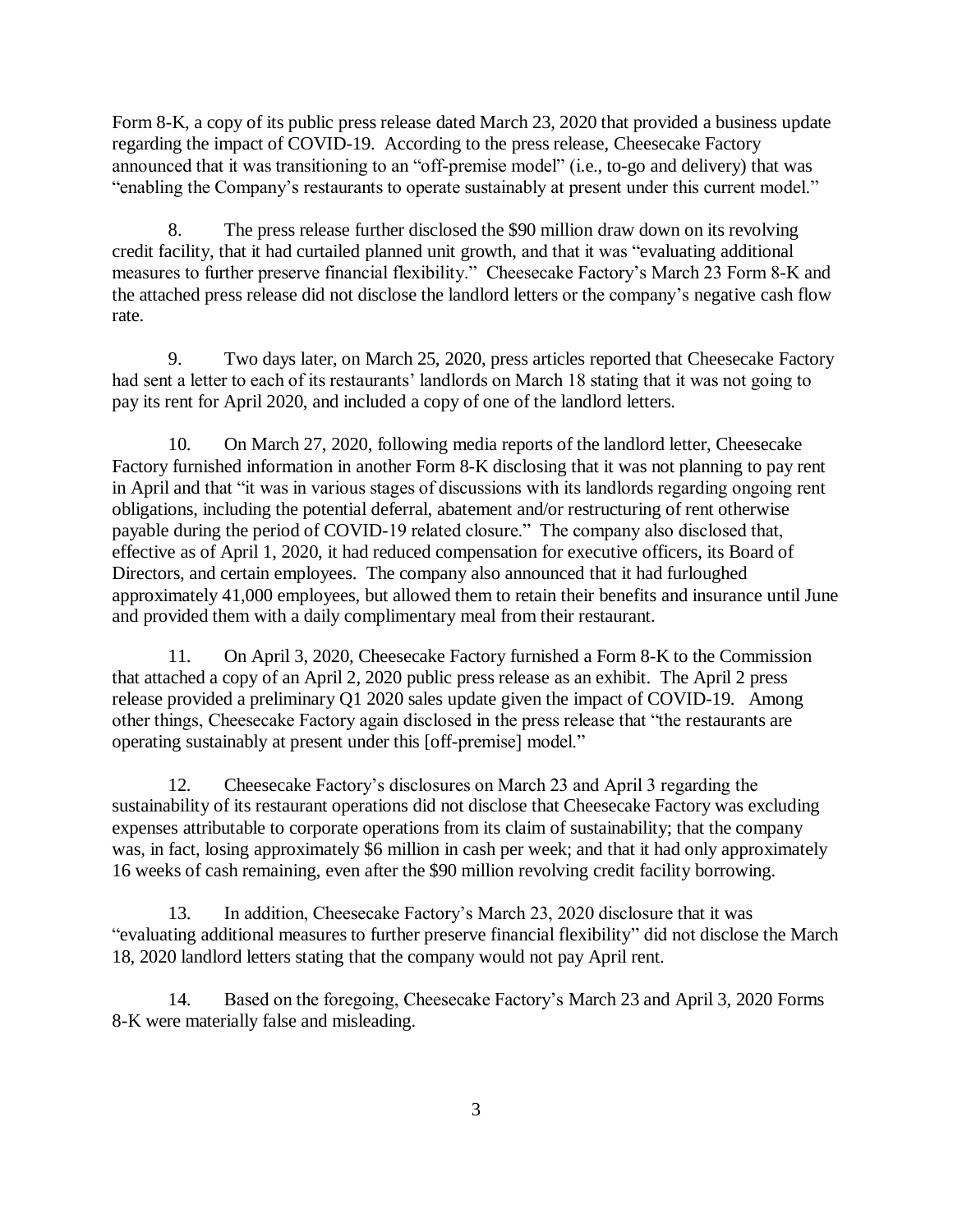15. On April 20, 2020, Cheesecake Factory announced a \$200 million subscription agreement for the sale of convertible preferred stock to a private equity investor, enhancing the company's liquidity position.

### **VIOLATIONS**

16. As a result of the conduct described above, Cheesecake Factory violated Section 13(a) of the Exchange Act and Rules 13a-11 and 12b-20 thereunder, which collectively require every issuer of a security registered pursuant to Section 12 of the Exchange Act to file with the Commission accurate current reports on Form 8-K that contain material information necessary to make the required statements made in the reports not misleading.

# **CHEESECAKE FACTORY'S COOPERATION**

17. In determining to accept the Offer, the Commission considered the cooperation afforded the Commission staff.

### **IV.**

In view of the foregoing, the Commission deems it appropriate to impose the sanctions agreed to in Respondent Cheesecake Factory's Offer.

Accordingly, it is hereby ORDERED that**:**

A. Pursuant to Section 21C of the Exchange Act, Respondent Cheesecake Factory cease and desist from committing or causing any violations and any future violations of Section 13(a) of the Exchange Act and Rules 12b-20 and 13a-11 thereunder.

B. Respondent Cheesecake Factory shall, within 15 days of the entry of this Order, pay a civil money penalty in the amount of \$125,000.00 to the Securities and Exchange Commission for transfer to the general fund of the United States Treasury, subject to Exchange Act Section 21F(g)(3). If timely payment is not made, additional interest shall accrue pursuant to 31 U.S.C. §3717.

Payment must be made in one of the following ways:

- (1) Respondent may transmit payment electronically to the Commission, which will provide detailed ACH transfer/Fedwire instructions upon request;
- (2) Respondent may make direct payment from a bank account via Pay.gov through the SEC website at [http://www.sec.gov/about/offices/ofm.htm;](http://www.sec.gov/about/offices/ofm.htm) or
- (3) Respondent may pay by certified check, bank cashier's check, or United States postal money order, made payable to the Securities and Exchange Commission and hand-delivered or mailed to: